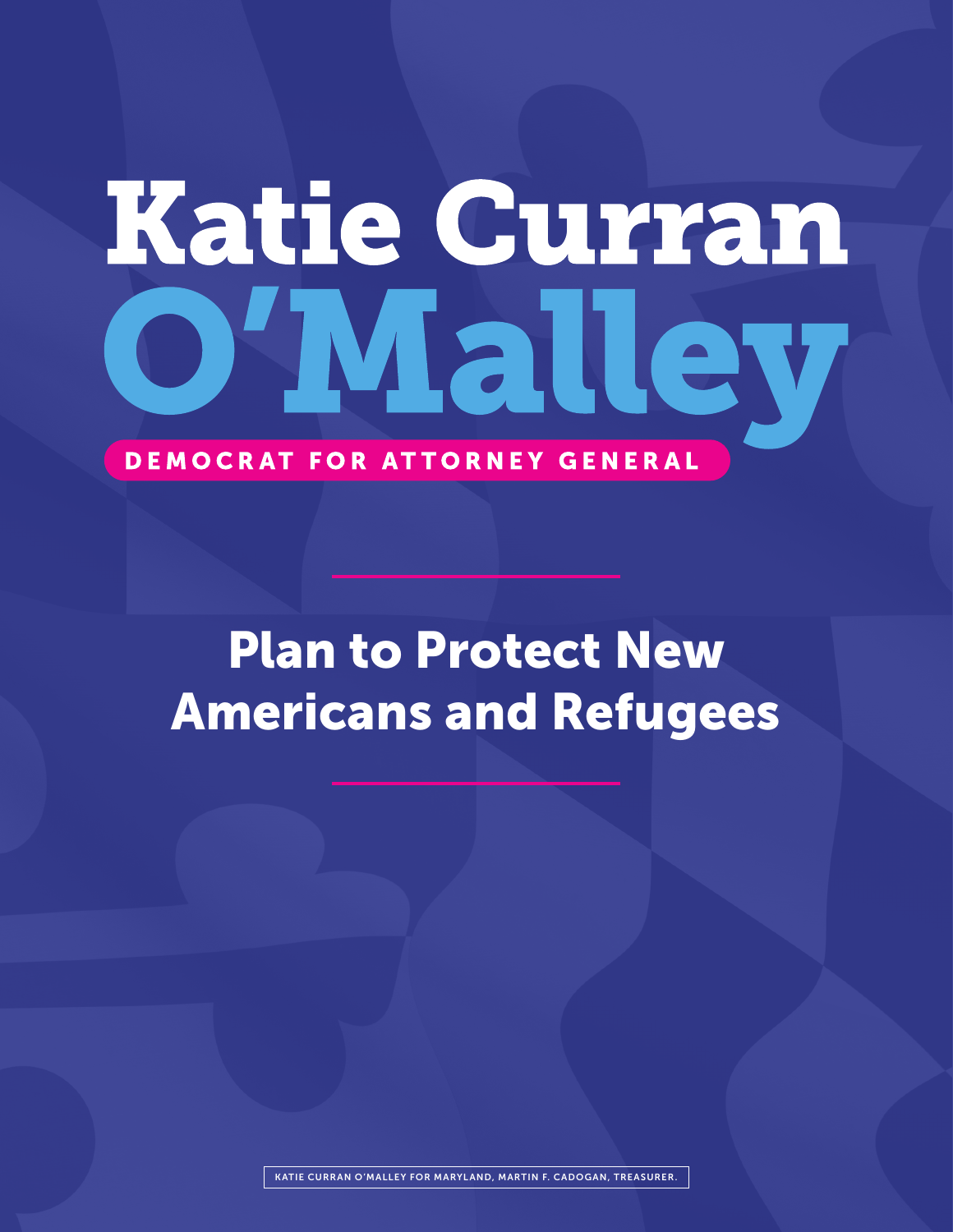#### Executive Summary

The Trump Administration exposed the inadequacy of legal protections for new Americans and refugees, as highlighted through the hateful and harmful policies of ICE and the Department of Homeland Security. While Donald Trump is no longer President, the lesson we have learned is that Maryland cannot delegate the protection of new Americans to the federal government. Maryland has been a leader in the civil rights of new Americans for years, including passing the DREAM Act, ending private ICE detention in Maryland, and requiring that ICE officers get a warrant before searching data or scanning photos held by MVA or other Maryland agencies. We need to continue to lead, working collaboratively with the federal government when possible, but relentlessly fighting for New Americans and vulnerable communities when necessary.

That work requires an experienced advocate. I have spent my 30-year career in public office advocating for the rights and interests of society's most vulnerable populations. This includes children, the abused, the victimized, the elderly, and critically, immigrant populations. But refugees and new Americans are not just groups that need protection. They already serve our communities, particularly as essential workers in the healthcare industry. They are critical workers in business sectors across the state and they are the ones who most fully emblemize the American experience. Protecting their rights is an investment in our economic future.

As Attorney General, I will be a tenacious advocate to protect the rights of the immigrant community by:

- **• Challenging Illegal Federal Immigration Policies and Committing to a Comprehensive Non-Cooperation Policy with Detention Requests**
- **Establishing a Statewide Right to Counsel in Immigration and Housing Courts**
- **Protecting Seasonal Workers**
- **Prosecuting Wage Theft**
- **Advocating for New Laws in Maryland**